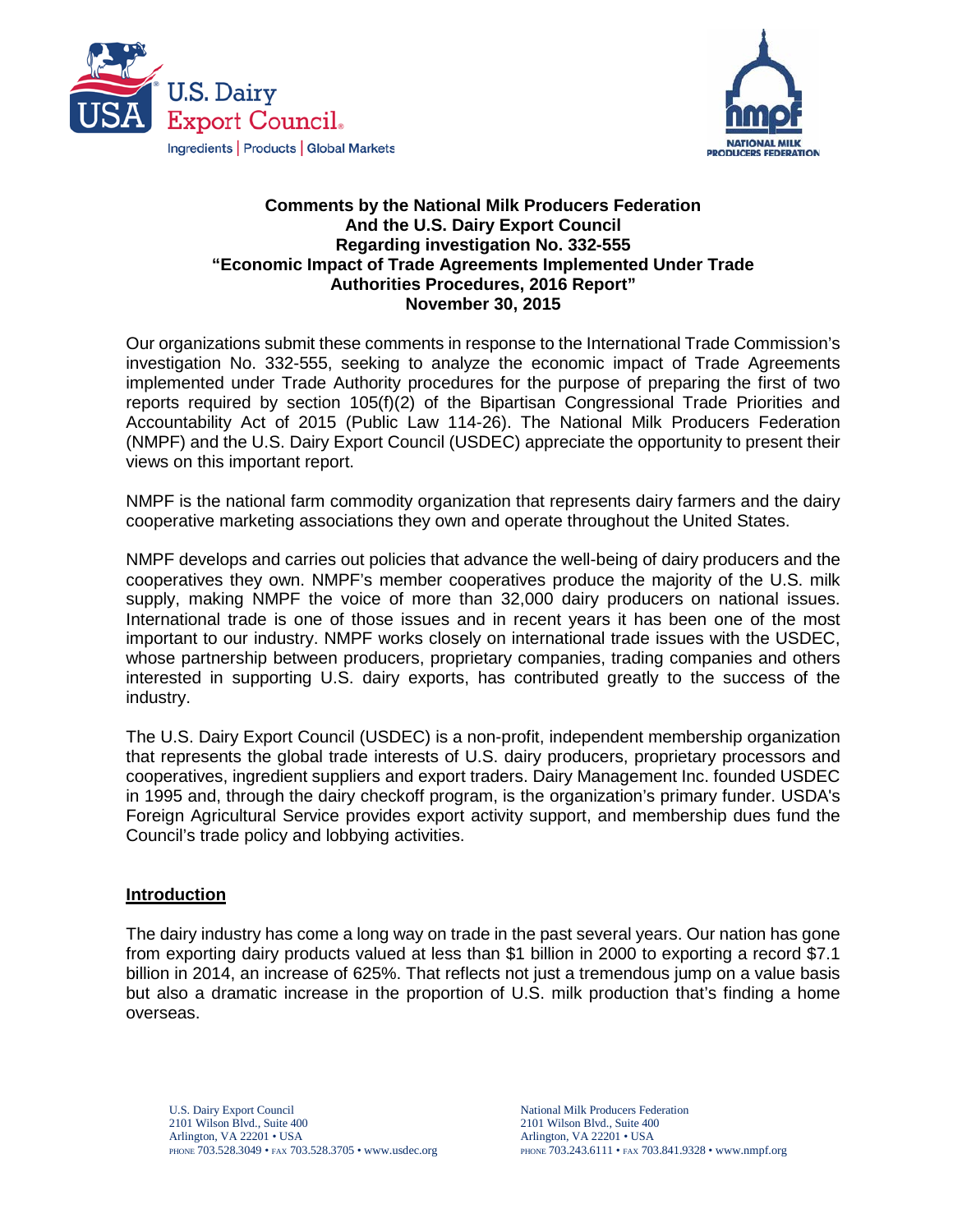



Fifteen years ago we were exporting roughly 5% of our milk production, now we're at three times that level, even as overall U.S. milk production has continued to grow. That means that the equivalent of one day's milk production each week from the entire U.S. dairy industry ultimately ends up overseas, making exports integral to the health of the dairy industry at large.

It is not coincidental that the enormous growth over this period occurred during a time in which the U.S. was implementing a number of market-opening free trade agreements. Since the conclusion and implementation of the Uruguay Round, where countries agreed to significantly lower tariffs and GATT trade rules were extended to areas like agriculture (previously exempted as too difficult to liberalize), the U.S. has embarked in the negotiation and implementation of a series of Free Trade Agreements that have been extremely beneficial for the industry. These agreements lowered and ultimately removed tariffs and in many cases they gave our products a preferential advantage over other supplying countries. They also often helped remove technical and regulatory barriers to our trade. In every case, our dairy exports to countries with which we implemented free trade agreements have shown substantial, sometimes dramatic, increases, as will be presented in Attachment 1.

Access to new markets that lead to increasing dairy exports does not benefit just dairy producers. USDA's Economic Research Service (ERS) estimates that each billion dollars of U.S. dairy exports generates 20,093 jobs at the milk production level and that \$2.76 dollars of economic output are generated for each \$1.00 of dairy exports. It is remarkable that, while for agriculture as a whole each billion dollars in exports generates 5,780 jobs , in the dairy sector each billion dollars in exports generates over three times as many jobs. Thus, the \$7.1 billion that we exported in dairy products in 2014 supported more than 142,000 U.S. jobs at the production level. Additionally, according to the ERS multipliers, those exports generated nearly \$19.6 billion in additional economic activity at that level.

At the manufacturing level, where the milk is turned into cheese and other processed dairy products, ERS estimates that each billion dollars of exports generates 3,150 jobs. So, our exports in 2014 supported 22,300 jobs at the manufacturing level. This, in turn, generated additional economic activity of nearly \$25 billion.

Exports account for approximately 31.7 billion pounds of U.S. milk, equating to the milk from 1.4 million cows. As global demand for dairy continues to rise, U.S. dairy exporters are meeting the challenge by making the right products with the right packaging and the right specifications for each customer. The U.S. is now the world's leading single-country exporter of skim milk powder, cheese, whey products and lactose, thereby benefiting millions of customers in hundreds of countries around the world.

To best understand the level of importance that exports have today for the U.S. dairy industry and farmers in particular, a key barometer is the percentage of incremental milk solids going to support U.S. dairy exports. From 2003 through 2014, total U.S. milk production increased by nearly 35.7 billion lbs. Over that time, 61 percent of the increase in U.S. milk solids produced was required to supply U.S. dairy product exports.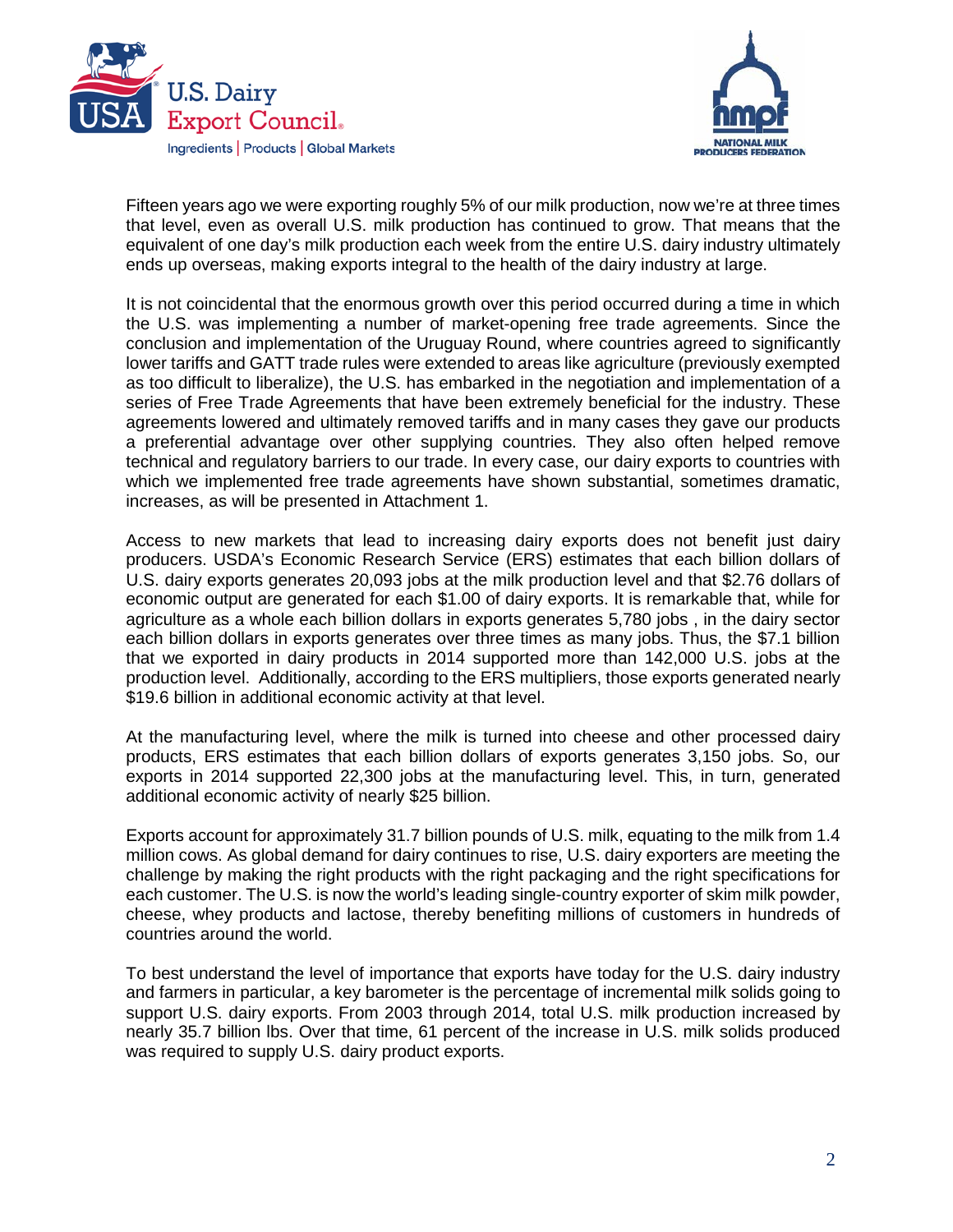



The estimated impact of the additional exports of U.S. dairy products due to all implemented free trade agreements during the period 2004 - 2014 is a \$0.34 per hundredweight higher average milk price and an annual average of \$756 in additional dairy farmer income from sales of milk, for a total of \$8.32 billion addition income during the period. Below are tables laying those export gains attributable to various U.S. FTAs. The impact of entering into a free trade agreement on U.S. dairy product exports to the partner country was estimated by comparing a trend projection, based on exports prior to entering into the agreement, with actual exports following implementation.

# **Increase in U.S. Dairy Export Sales of Key Dairy Products Due to Free Trade Agreements**

(Millions of lbs, milk equivalent, total milk solids basis)

| <b>FTA</b>   |      |      |             |       |       |                |       |       |       |                  |       |
|--------------|------|------|-------------|-------|-------|----------------|-------|-------|-------|------------------|-------|
| Partner      | 2004 | 2005 | 2006        | 2007  | 2008  | 2009           | 2010  | 2011  | 2012  | 2013             | 2014  |
|              |      |      |             |       |       |                |       |       |       |                  |       |
| Australia    |      | 8    | 94          | 120   | 162   | 63             | 288   | 315   | 262   | 474              | 546   |
| Bahrain      |      |      | $\mathbf 0$ | 1     | 48    | $\overline{2}$ | 22    | 30    | 60    | 82               | 95    |
| Chile        | 36   | 44   | 39          | 85    | 127   | 37             | 116   | 149   | 250   | 169              | 174   |
| Colombia     |      |      |             |       |       |                |       |       | 22    | 27               | 154   |
| Costa Rica   |      |      |             |       |       | 5              | 8     | 8     | 15    | 10               | 13    |
| Dominican    |      |      |             |       |       |                |       |       |       |                  |       |
| Republic     |      |      |             | 20    | 87    | 61             | 69    | 76    | 124   | 92               | 113   |
| El Salvador  |      |      |             |       |       |                |       |       |       |                  |       |
| Guatemala    |      |      |             |       |       |                |       |       |       |                  |       |
| Honduras     |      |      | 46          | 0     | 51    | 5              | 10    | 28    | 43    | $\boldsymbol{0}$ | 21    |
| Jordan       | 4    | 0    | 3           | 1     | 9     | 12             | 15    | 7     | 27    | 14               | 8     |
| Mexico       | 528  | 789  | 577         | 1,248 | 1,541 | 1,371          | 1,860 | 2,448 | 2,755 | 2,696            | 3,110 |
| Morocco      |      |      | 40          | 119   | 301   | 59             | 151   | 151   | 218   | 334              | 275   |
| Nicaragua    |      |      |             |       |       |                |       |       | 11    | 4                | 28    |
| Oman         |      |      |             |       |       |                |       |       |       |                  |       |
| Panama       |      |      |             |       |       |                |       |       |       | 50               | 16    |
| Peru         |      |      |             |       |       | $\mathbf 0$    | 111   | 43    | 131   | 100              | 94    |
| Singapore    | 126  | 131  | 211         | 137   | 187   | 139            | 222   | 306   | 338   | 353              | 408   |
| South        |      |      |             |       |       |                |       |       |       |                  |       |
| Korea        |      |      |             |       |       |                |       |       | 129   | 345              | 522   |
| Grand        |      |      |             |       |       |                |       |       |       |                  |       |
| <b>Total</b> | 693  | 971  | 1,011       | 1,731 | 2,514 | 1,754          | 2,873 | 3,562 | 4,385 | 4,751            | 5,578 |
|              |      |      |             |       |       |                |       |       |       |                  |       |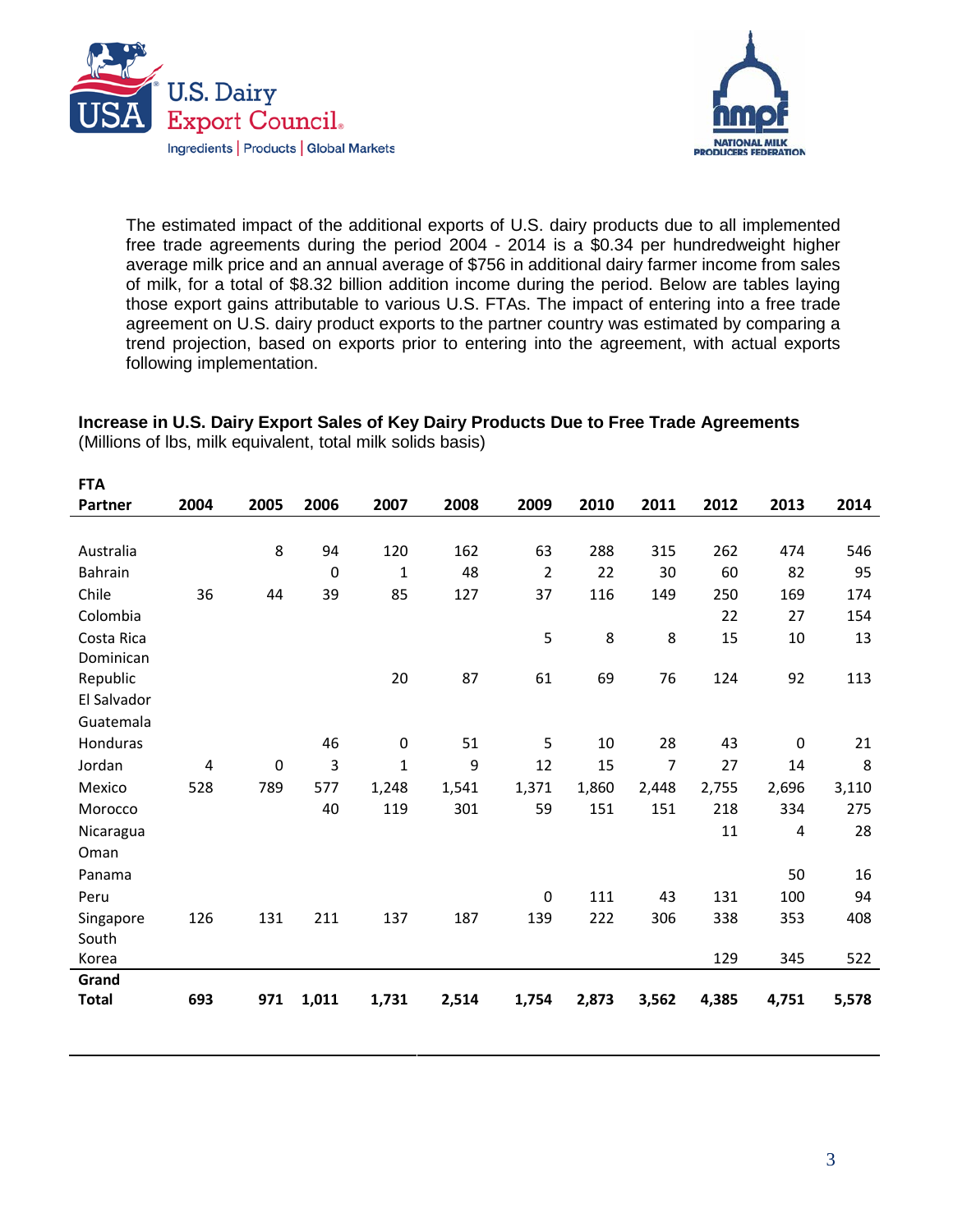



| <b>FTA</b>         |        |         |         |         |         |         |         |         |         |         |         |
|--------------------|--------|---------|---------|---------|---------|---------|---------|---------|---------|---------|---------|
| Partner            | 2004   | 2005    | 2006    | 2007    | 2008    | 2009    | 2010    | 2011    | 2012    | 2013    | 2014    |
| Australia          |        | \$0.5   | \$6.0   | \$18.8  | \$24.2  | \$5.5   | \$35.6  | \$60.1  | \$69.7  | \$100.3 | \$132.2 |
| Bahrain            |        |         | \$0.0\$ | \$0.3\$ | \$8.9   | \$0.8   | \$5.4   | \$8.2   | \$17.2  | \$24.3  | \$24.8  |
| Chile              | \$3.4  | \$3.7   | \$4.0   | \$13.5  | \$21.5  | \$5.4   | \$19.3  | \$31.3  | \$51.2  | \$40.6  | \$44.3  |
| Colombia           |        |         |         |         |         |         |         |         | \$5.0   | \$7.6   | \$38.5  |
| Costa Rica         |        |         |         |         |         | \$0.6   | \$1.4   | \$1.8   | \$3.8   | \$2.7   | \$4.3   |
| Dominican          |        |         |         |         |         |         |         |         |         |         |         |
| Republic           |        |         |         | \$3.0   | \$15.8  | \$9.6   | \$12.9  | \$17.4  | \$26.7  | \$25.9  | \$31.4  |
| El Salvador        |        |         |         |         |         |         |         |         |         |         |         |
| Guatemala          |        |         |         |         |         |         |         |         |         |         |         |
| Honduras           |        |         | \$6.3\$ | \$0.0\$ | \$10.8  | \$0.9   | \$2.0   | \$5.9   | \$9.6   | \$0.0\$ | \$5.8   |
| Jordan             | \$0.9  | \$0.0\$ | \$0.4\$ | \$0.4\$ | \$2.5   | \$1.8   | \$3.5   | \$2.5   | \$6.1   | \$4.5   | \$2.9   |
| Mexico             | \$64.6 | \$103.6 | \$75.7  | \$244.0 | \$318.8 | \$200.3 | \$314.6 | \$498.9 | \$562.6 | \$641.3 | \$766.5 |
| Morocco            |        |         | \$3.8   | \$17.4  | \$47.1  | \$7.3   | \$30.3  | \$36.4  | \$45.2  | \$74.2  | \$61.7  |
| Nicaragua          |        |         |         |         |         |         |         |         | \$2.0   | \$0.8   | \$5.2   |
| Oman               |        |         |         |         |         |         |         |         |         |         |         |
| Panama             |        |         |         |         |         |         |         |         |         | \$15.7  | \$5.7   |
| Peru               |        |         |         |         |         | \$0.0   | \$17.3  | \$8.8   | \$25.2  | \$21.9  | \$22.5  |
| Singapore          | \$10.4 | \$13.3  | \$17.7  | \$21.4  | \$26.4  | \$15.1  | \$28.4  | \$56.8  | \$68.5  | \$69.1  | \$79.1  |
| South Korea        |        |         |         |         |         |         |         |         | \$30.5  | \$85.2  | \$150.2 |
| <b>Grand Total</b> | \$79   | \$121   | \$114   | \$319   | \$476   | \$247   | \$471   | \$728   | \$923   | \$1,114 | \$1,375 |

### **Increase in U.S. Dairy Export Sales of Key Dairy Products Due to Free Trade Agreements** (Millions of Dollars)

There is no doubt that exports will continue to play an increasingly important role within the U.S. dairy industry. Our future is dependent on continued growth in dairy exports. As we look forward to how U.S. trade agreements can continue to help support that growth, it is important to note that it is no accident that the trade agreements negotiated and implemented over the last fifteen years have had a good outcome. The positive results of these agreements can find root in a lot of cases in the way these were negotiated. The U.S. has had mechanisms that enhance the negotiation process and have led to the positive outcomes of these agreements. By the established guidelines set by Congress through trade promotion legislation and the constant dialogue between negotiators and the industry, past U.S. trade agreements have successfully created results that have been beneficial on net to the U.S. dairy industry.

### **Current Trade Agreement Outcomes**

Each individual agreement negotiated over the last fifteen years has led to an increase in dairy exports to these markets. Below, we briefly present the outcome of individual agreements and the current status of the trade situation in those specific markets.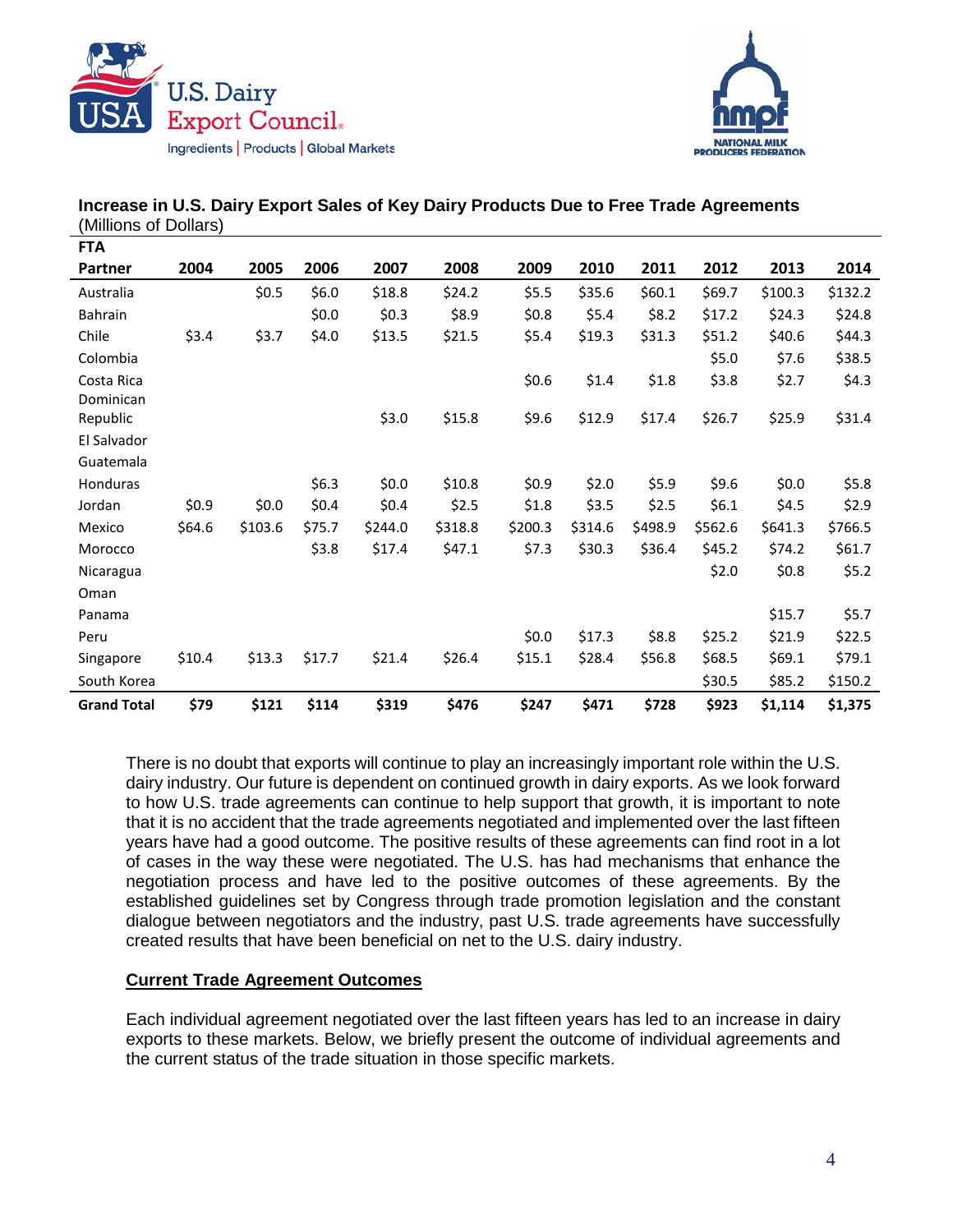



Most of the United States' FTA trading partners are net dairy-importing countries, and so U.S. imports from them under their expanded access to U.S. dairy markets have been small. Total imports into the United States of dairy products and dairy components in all products have generally declined during the implementation periods for most of the U.S. FTAs, from a high of the equivalent of 4.9 percent of total U.S. milk solids production in 2005 to 2.9 percent in 2010 and 2011, with a partial rebound to 3.5 percent during the first three quarters of 2015.

- **Mexico:** After the implementation of the North American Free Trade Agreement (NAFTA) in 1994, U.S. dairy exports to Mexico (the largest U.S. dairy export destination) have increased by 558%. U.S. dairy and dairy products exports increased from totaling \$250 million in 1993, to a total of \$1.6 billion in 2014. The most significant growth in dairy product exports to this market was in non-fat dry milk, where U.S. exports increased from totaling \$85 million in 1993 to a total of \$775 million in 2014 (an increase of 809%). Yet U.S. exports to Mexico are fairly diverse; although non-fat dry milk accounted for a sizable 47% of the total of U.S. dairy exports to Mexico last year, a majority of shipments were of a variety of other dairy products. Regular discussions between trade and regulatory officials have helped ensure a relatively smooth functioning of trade with this important FTA partner and provided a forum for resolving issues when they have at times arisen.
- *Canada:* Even after the implementation of NAFTA, dairy market access to Canada continues to be tightly limited. The country is under a supply management program that sets quantitative restrictions in ten categories of dairy products covered in Tariff Rate Quotas (TRQs) to support supply management of industrial milk. For virtually all dairy products, Canada's over-quota tariffs range from approximately 200% to slightly below 300%. In addition, Canada has WTO authorized safeguards on many dairy products in order to additionally ensure controls on these imports. Despite Canada's exorbitant tariff barriers, it is the U.S.'s third largest export market for dairy products. A large portion of those exports, however, are in the form of the few product categories that face low (i.e. less than 10%) WTO tariff rates, those for which the U.S. enjoys a 0% tariff under NAFTA due to their non-traditional nature and imports under Canada's Import for Report Program and Duty Drawback program whereby product enters duty-free for ingredient usage but must be ultimately re-exported from Canada. These instances, limited though they are in the Canadian dairy schedule, account for a large percentage of the U.S.' exports to Canada on a value basis. For instance, U.S. exports of "Other Dairy Products" (category that is composed mostly of tariff free products) have grown from totaling \$23 million in 1993 to total \$323 million in 2014, an increase of 1,278%. This category currently represents 55% of U.S. dairy exports to Canada. The growth of all U.S. dairy exports to Canada has been of 925% from 1993 to 2014, when it reached \$592 million. The U.S.-Canada agreement's effective exclusion of the vast majority of dairy tariff lines from trade liberalization has served as a stark reminder of a lost opportunity to expand access for U.S. dairy exports.
- *Australia:* The U.S.-Australia Free Trade Agreement (AUSFTA) entered into force on January 1, 2005. With this agreement over 99% of U.S. exports of consumer and industrial goods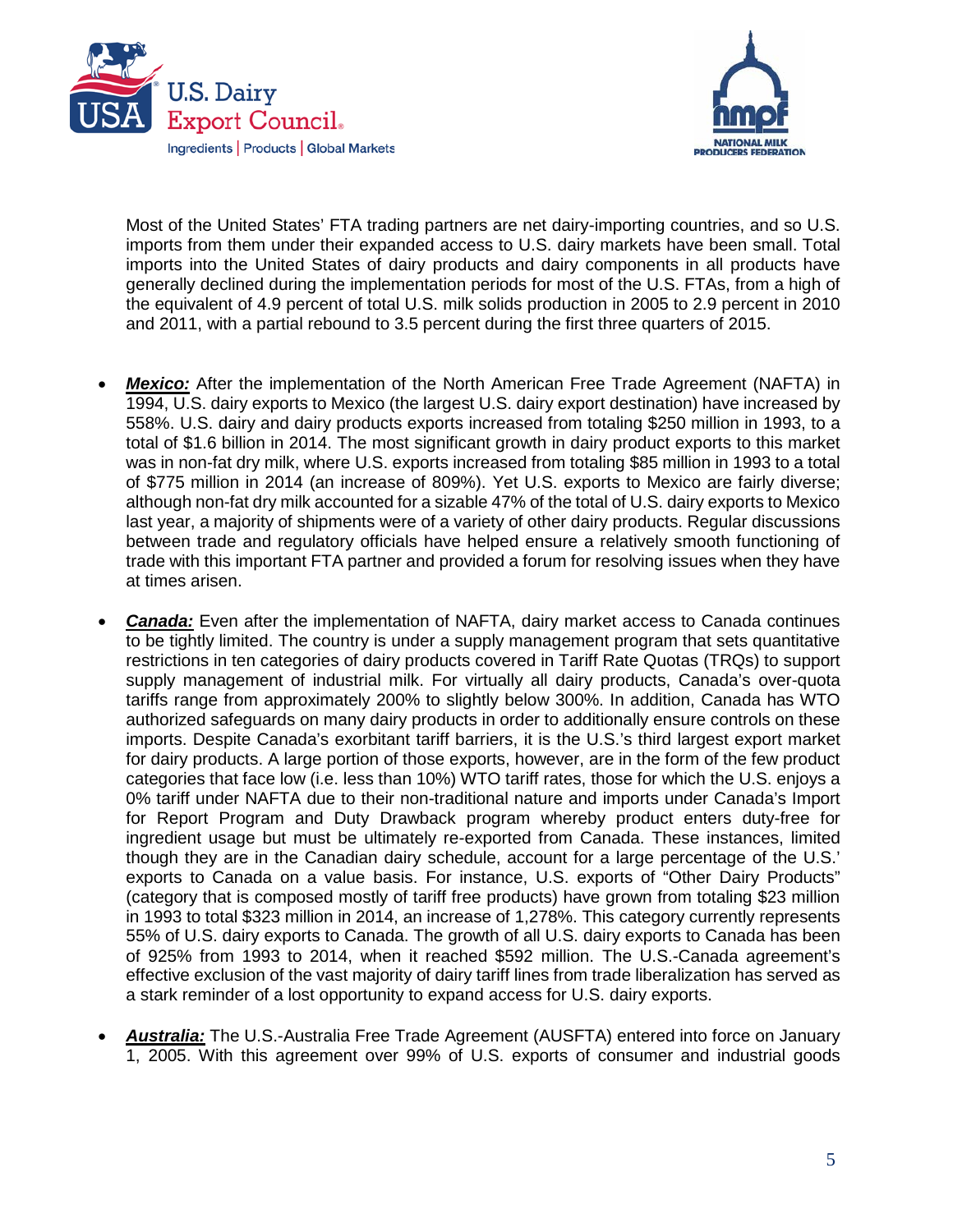



became duty-free. Since the inception of the agreement, U.S. dairy exports have increased 3,012%, from totaling \$5.6 million in 2004 to total \$173 million in 2014. The dairy product category that has seen the highest level of growth has been "Cheese and Curd" (which in 2014 represented 51% of total U.S. dairy exports to Australia), growing by 13,246% from 2004 to 2014. A key factor in the positive impact this agreement has had on the U.S. dairy industry has been not only how Australian dairy tariffs were handled, but also the care taken with how U.S. dairy tariffs were treated under the agreement. Additionally, it is important to note that a severe draught following the close of AUSFTA impacted trade dynamics between the U.S. and Australia by negatively impacting Australian production at a time when U.S. production was growing.

- *Bahrain:* The U.S.-Bahrain Free Trade Agreement entered into force in August 2006. Bilateral trade in consumer and industrial products and most agricultural products became duty free from the inception of the agreement. In the case of the majority of dairy products, these were subject to a 10 year tariff phase out period that will end in 2015. Although this market is a small one for the U.S., U.S. dairy exports have grown by 5,011%, growing from \$533,714 in 2005 to \$27 million in 2014. The categories that grew the most were "Cheese and Curd" (which represented 47% of U.S. dairy exports in 2014) and "Butter and Milk Fat" (42%), both growing from 2005 to 2014, 9,013% and 13,892% respectively. The growth from such a minimum starting point helps illustrate the importance of cultivating markets over time, coupled with well-negotiated trade agreements.
- *Chile:* For the U.S.-Chile Free Trade Agreement, which entered into force on January 1, 2004, most tariffs for agricultural goods were almost completely eliminated, with the last year of the phase out period being 2015. U.S. dairy exports have increased from totaling \$2.6 million in 2003 to totaling \$60.2 million in 2014, an increase of 2,225% since the agreement's implementation. 51% of the US Dairy exports to Chile were in "Cheese and Curd", which grew by 2,237% from 2003 to 2014. The growth from such a minimum starting point helps illustrate the importance of cultivating markets over time, coupled with well-negotiated trade agreements. The expansion of U.S. dairy exports to Chile is all the more notable given that Chile is a competitive dairy producer in its own right. An important non-tariff element of the U.S.-Chile FTA was the establishment of a regulatory pathway for the U.S. to provide a list of plants intending to ship to Chile. This measure removed a regulatory barrier that had previously made it much more cumbersome in practice for U.S. dairy facilities to get approved by Chilean authorities to ship to Chile. This non-tariff element of the agreement was a critical factor in ensuring that U.S. companies would actually be able to take advantage of the opportunities that the elimination of tariffs introduced.
- *Colombia:* Even though the U.S.-Colombia FTA was only implemented a couple of years ago in 2012, the growth of U.S. dairy Exports to this market have been significant. Most dairy products are subject to a growing Tariff Rate Quotas that phase out in 10-15 years depending on the product. However, U.S. dairy exports to this market have grown from \$8.5 million in 2011 to a total of \$59.7 million in 2014, a growth of 601%. Non-Fat Dry Milk/Skim Milk Powder (35% of U.S. Dairy Exports to Colombia in 2014) has been the dairy product category with the largest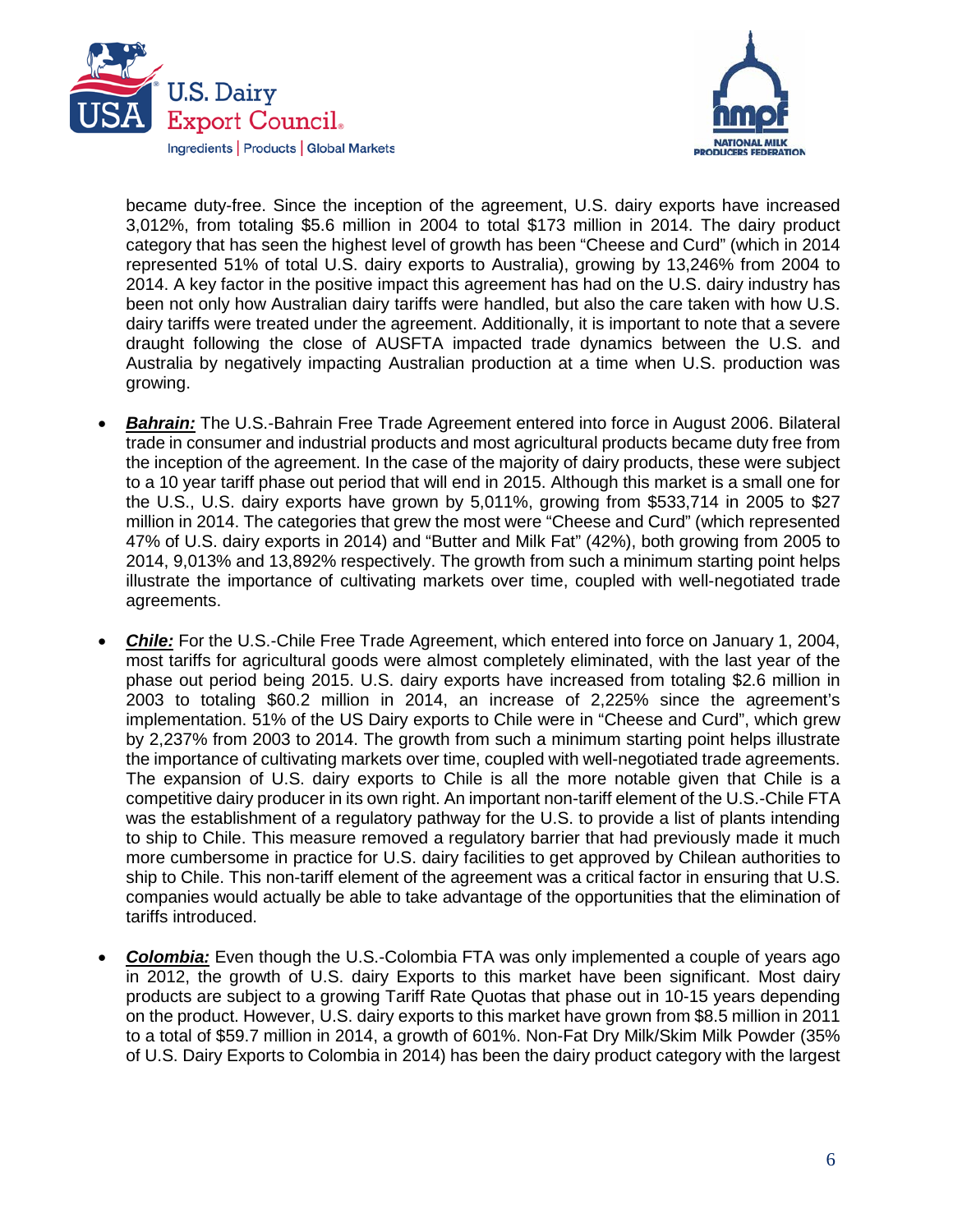



growth in this timeframe, growing from \$1.5 million in 2011 to \$20.8 in 2014, an increase of 1,308%. The stronger trade relationship established by the U.S.-Colombia has been a very important factor in creating avenues for working to help foster swift attention to emerging trade problems and to facilitate their resolution.

- *CAFTA-DR:* The Central American Free Trade Agreement (CAFTA-DR) involving the U.S., five Central American countries (Costa Rica, El Salvador, Guatemala, Honduras, and Nicaragua) and the Dominican Republic has also led to market access growth for the U.S. dairy industry. All six countries are implementing increasing Tariff Rate Quotas for most dairy products over a time frame that varies between 10-20 years (depending on the product or country). However, dairy export to these markets have showed sustained growth. El Salvador, Guatemala, Honduras and Nicaragua implemented the agreement in 2006. U.S. dairy exports in these four markets increased from 2005 to 2014 by 184%, 34%, 232% and 373% respectively. For the Dominican Republic, which implemented the agreement in 2007, the growth of U.S. dairy exports from 2006 to 2014 has been 399%. Costa Rica was the last country to implement the agreement in 2009, and U.S. dairy exports have increased by 294% from 2008 to 2014.
- **Israel:** The United States and Israel remain engaged in protracted negotiations designed to deepen the agriculture portion of the U.S.-Israel Free Trade Agreement (Agreement on Trade in Agricultural Products, or ATAP). These negotiations have made very little progress in recent years and most U.S. dairy products under the FTA remain constrained by small tariff rate quotas (TRQs) and high out-of-quota duties. Many of these TRQs are filled or come close to being filled during the quota year. In addition, the allocation quantities are often too small to be commercially meaningful. Since the completion of ATAP in its current form in 2004, the value of U.S. dairy exports to this market have increased from \$6.9 million in 2004 to \$20.1 million in 2014, an increase of 193%. The opportunities the ATAP created have helped foster this growth while the limitations of the agreement – as evidenced by the high demand for its very limited  $TRQs$  – indicate the as-yet-untapped potential that exists should the ATAP be deepened in the future.
- *Jordan:* The U.S.-Jordan Free Trade Agreement entered into force in December 2001. The final phase of tariff reductions under the agreement was completed by January 1, 2010. U.S. Dairy exports to this market have increased from totaling \$2.2 million in 2000 to total \$7.3 million in 2014, an increase of 228%.
- *South Korea:* For the U.S.-Korea Free Trade Agreement (KORUS), market access for dairy products took place through a combination of tariff elimination and expansion of TRQs. For dairy products, there was tariff reduction for some products but most products face expanding TRQs with phase out periods of 5-15 years. U.S. dairy exports to South Korea have increased from \$223.7 million in 2011 (before the entry into force of the agreement in 2012) to \$416 million in 2014, an increase of 86%. Most of the growth has been in exports of "Cheese and Curd", which represent 75% of U.S. dairy exports to this market and have increased by 116% from 2011 to 2014. The agreement, the first South Korea negotiated with a major dairy supplier, proved to be especially critical in ensuring that the U.S. did not lose ground competitively given that South Korea subsequently proceeded to negotiate FTAs with the EU, Australia and New Zealand, the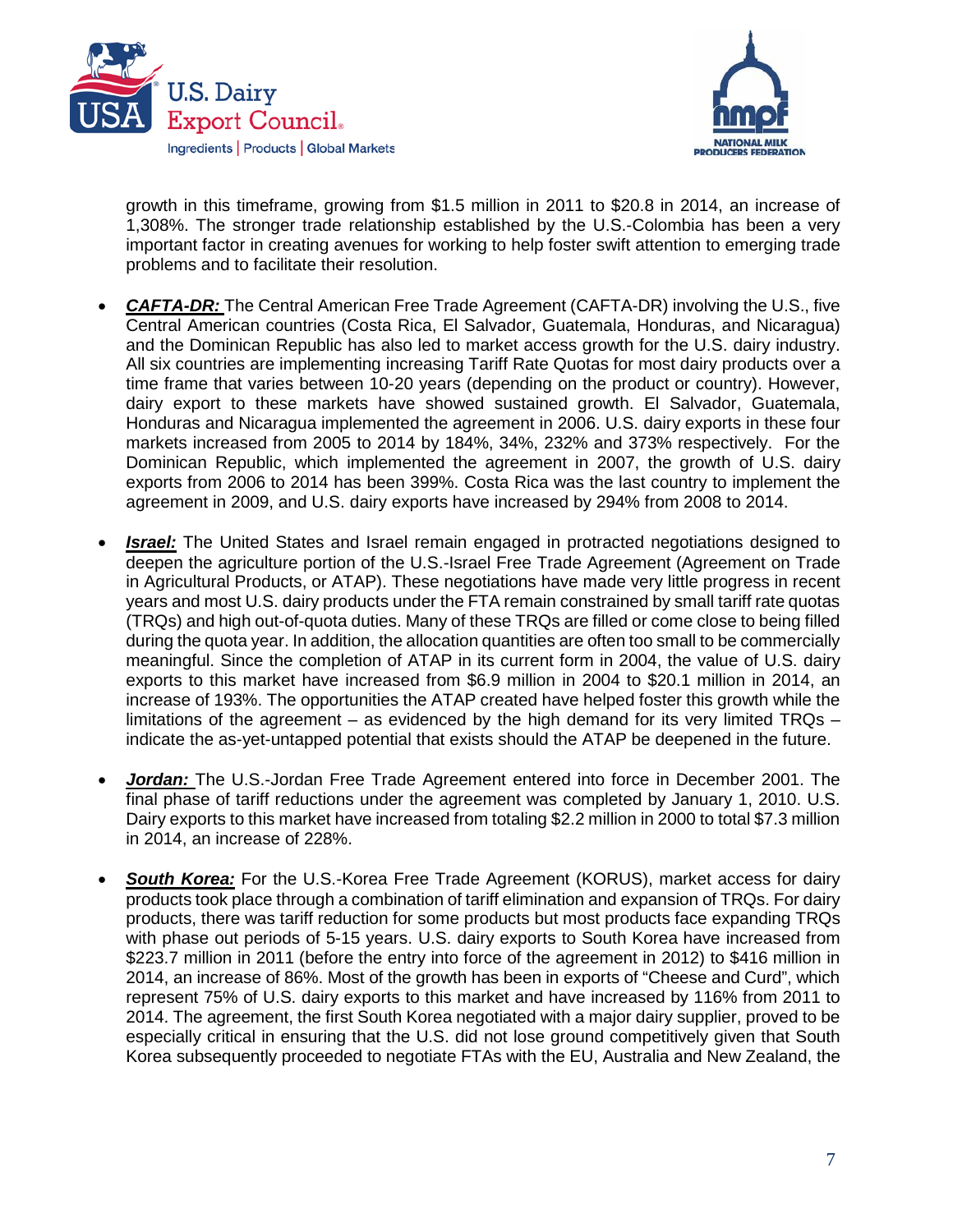



U.S. dairy industry's three major global competitors. Had the U.S. not had its own agreement in place, we could have been at risk of seeing a loss in market share rather than the significant export gains that have resulted from the agreement.

- *Morocco:* Most dairy products under the U.S.-Morocco Free Trade Agreement (entered into force on January 1, 2006) have a duty elimination phase out period of 15 years. This means that they will be duty free by January 1, 2020. For dairy products, Morocco has been the FTA partner that has presented the highest level of growth on a proportional basis. U.S. dairy exports increased from totaling \$64,499 in 2005 to total \$97.1 million, an impressive increase of 150,437%. The main products exported to this market from the U.S. are whey (36% of U.S. dairy exports in 2014) and butter and milkfat (34%).
- *Oman:* Upon entry into force of the U.S.-Oman Free Trade Agreement in January 2009, Oman provided immediate duty-free access for US agricultural products on 87% of its agricultural tariff lines, with some cases presenting phase out tariffs until 2019. In the case for dairy products, most were given immediate duty free access. U.S. dairy and dairy products exports to Oman increased from totaling \$574,009 in 2008 to total \$1.5 million in 2014, an increase of 152%.
- **Panama:** Most U.S. dairy products were given access to the Panamanian market using expanding TRQs that grow over a timeline of 15-17 years (depending on the product). Since the entry into force of the agreement in October 2012, U.S. dairy exports to Panama have increased from \$33 million in 2011 to \$49 million in 2014, an increase of 49%. An important element of the FTA – secured via side letter – was the recognition by Panama that U.S. regulatory system for processed food products, including dairy, was recognized as equivalent to Panama's and a prohibition on plant by plant approvals of access to the Panamanian market. This nontariff commitment was extremely important in ensuring that U.S. products would not face regulatory barriers to accessing the new opportunities established under the FTA.
- **Peru:** The U.S.-Peru Trade Promotion Agreement (PTPA) entered into force on February 1, 2009. More than two thirds of US agricultural goods enter Peru duty-free, with all remaining agricultural products phasing out by 2018 or under incrementing TRQs. Most dairy products face TRQs with phase-out timelines of 15-17 years. Since the entry into force of the agreement, U.S. dairy exports to Peru have increased by 243%.
- **Singapore:** U.S. dairy products enjoyed duty free access to the Singapore market even before the entry into force of the U.S.-Singapore FTA in 2004. However, trade has continued to expand in this market with U.S. dairy exports increasing from totaling \$8.1 million in 2003 to \$99.9 in 2014, an increase of 1,132%.
- *World Trade Organization Accessions and the WTO Uruguay Round:* A particularly important agreement for dairy trade was the WTO Uruguay Round agreement, which expanded access for U.S. dairy products to a wide variety of markets around the world. The Uruguay Round of multilateral trade negotiations under the General Agreement on Tariffs and Trade (GATT), 1986-1994, established binding limits on the use of agricultural export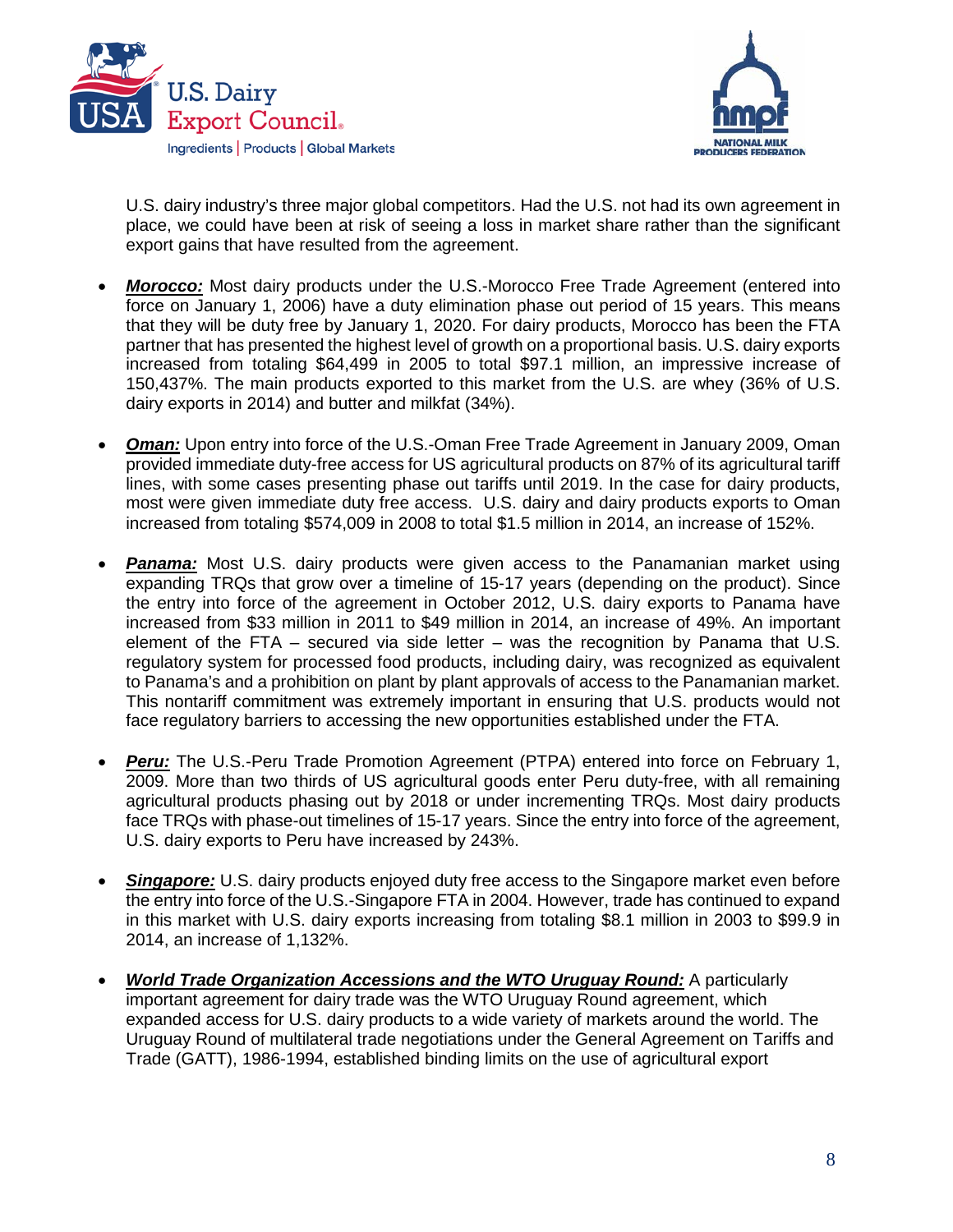



subsidies and domestic agricultural support regimes, converted all non-tariff import restrictions on agricultural products to bound tariffs, established science-based disciplines on the use of sanitary and phytosanitary (SPS) measures as trade barriers, and created the World Trade Organization (WTO) as a more effective international institution to resolve trade disputes and conduct negotiations to further liberalize world trade rules.

Shortly after the Uruguay Round Agreement on Agriculture was implemented, Canada attempted to circumvent the Agreement's export subsidy disciplines on dairy products by extending its dual-price, Special Milk Class program to include an export-dependent Special Class 5(e) price regime. The U.S. dairy industry successfully challenged this program in two separate dispute settlement actions in the WTO in the late 1990s and early 2000s, which resulted in a WTO Appellate Body determination that this system constituted an export subsidy whose use was subject to the quantitative and monetary limits of Canada's commitments on export subsidies. The importance of this action stems not only from Canada's subsequent action to discontinue this program, but also because it prevented the European Union from adopting a similar system that it was contemplating at the time. The adoption of export class pricing systems for dairy products would have had a substantial effect of undermining the WTO export assistance disciplines for dairy products because such systems would operate without government funding; they require only government action, which fortunately was sufficient for the WTO to determine that they were indeed export subsidies.

Although the agreement helped improve market access opportunities in a wide range of developing countries, comparatively the WTO disciplines on dairy trade were less complete with respect to tariffs, which remain high for most developed countries, and with respect to the Agreement on Sanitary and Phytosanitary Measures, given the significant level of misuse that continues for such measures. Nonetheless the Uruguay Round was an important advancement in the direction of establishing more open trading opportunities and stronger commitments regarding nontariff measures countries could take to influence that trade.

### **Conclusion:**

As can be seen in the previous section, the negotiated trade agreements have had a positive impact over the last fifteen years. It is abundantly clear how beneficial these agreements have been in the growth of exports and the overwhelming benefits that it brings to the dairy industry.

However, positive results are not the automatic result of trade agreements. If poorly negotiated, trade agreements can distort trading opportunities by failing to sufficiently remove barriers to U.S. exports, a risk that is heightened in the context of the potential to expand access to the U.S. market in a manner that is disproportionate to that granted to U.S. dairy exporters. Given exports' critical importance to the U.S. dairy industry and the dairy industry's contribution to the U.S. agricultural and manufacturing economy, it is vital that U.S. negotiators prioritize the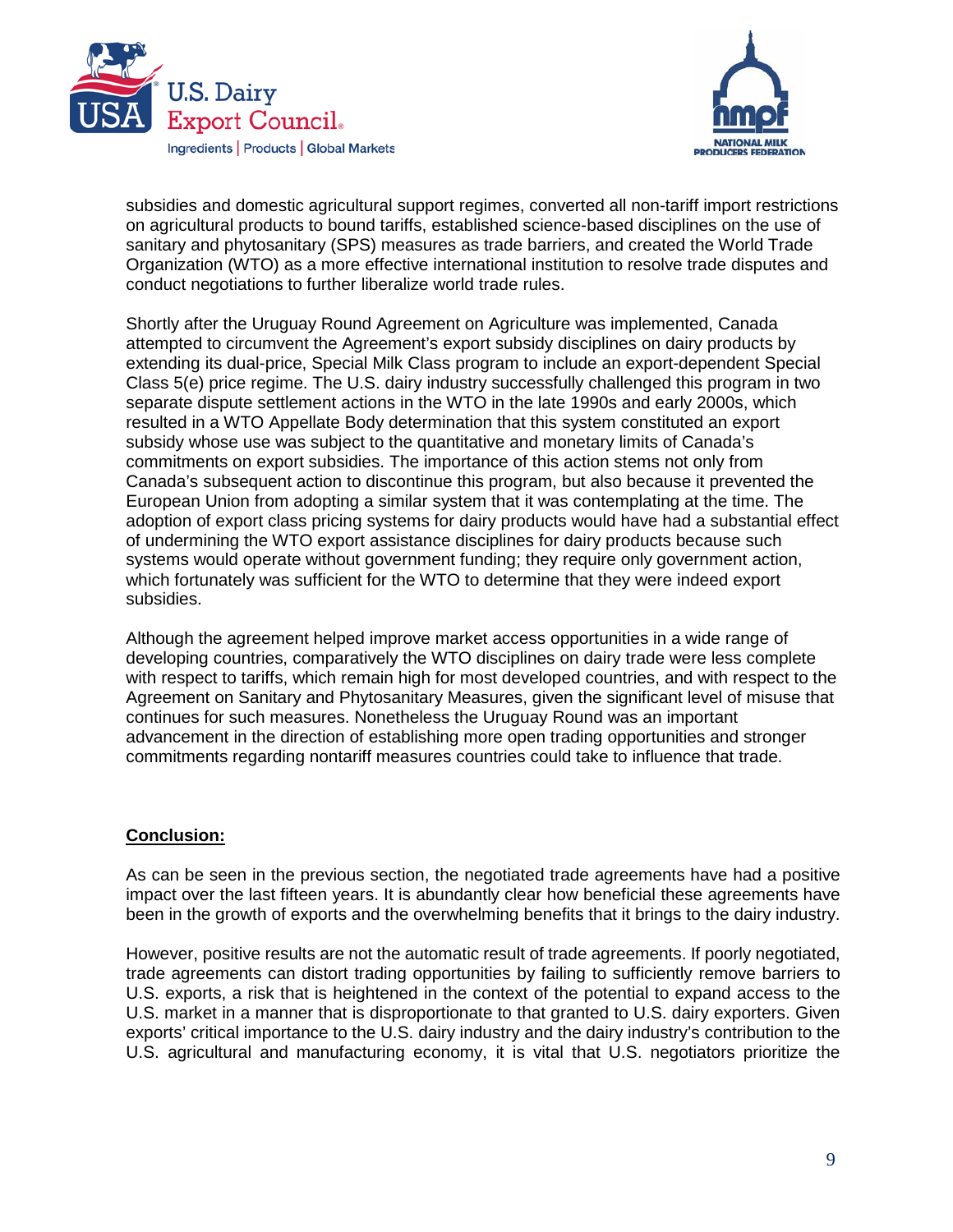



removal of tariff and nontariff barriers to U.S. dairy exports and tackle any expansions of U.S. dairy imports in a manner that is proportional to the export gains secured for our industry.

As NMPF and USDEC conclude our analysis of the Trans-Pacific Partnership (TPP) agreement and continue our work on the Trans-Atlantic Trade and Investment Partnership (TTIP) negotiations this perspective will be a key benchmark in our evaluation of the success of the trade package. We hope that the final TTIP agreement results in an outcome that will be positive for America's dairy industry, as the previous successfully-negotiated trade agreements have been. Whether or not this outcome has been successfully achieved for TPP is still under review.

The U.S. dairy industry is thinking globally and is prepared to do what our customers want and need. Our industry recognizes the market opportunities that exist overseas. We are prepared to capitalize on the good name that the U.S. has established as a reliable supplier of safe and nutritious products. Moreover, many throughout the U.S. dairy industry are undertaking significant long-term investment commitments in order to meet foreign demand.

The attached table, reflecting our dairy trade balance with all U.S. FTA partners over the past 2 decades, is strong evidence of the progress and growth that can be achieved with expanding trade agreements. The U.S. dairy industry can be competitive and increase sales in markets around the world - what the industry needs are well-negotiated agreements.

Without continued effort to expand our market access in new places, we run the risk of losing market share as our trading partners forge ahead with their own agreements that address their tariff and nontariff concerns while at the same time putting the U.S. at a disadvantage. Continued cooperation between the industry and trade negotiators, helping to draft and negotiate agreements will lead to better outcomes. The U.S. dairy industry is more than willing to continue this collaboration and work with trade negotiators to achieve these objectives.

We appreciate the opportunity to provide comments on this important issue to the USITC. Thank you.

Sincerely,

Inuna Monts

Shawna Morris Vice President, Trade Policy U.S. Dairy Export Council & National Milk Producers Federation 2101 Wilson Blvd, Suite 400 Arlington, VA 22201